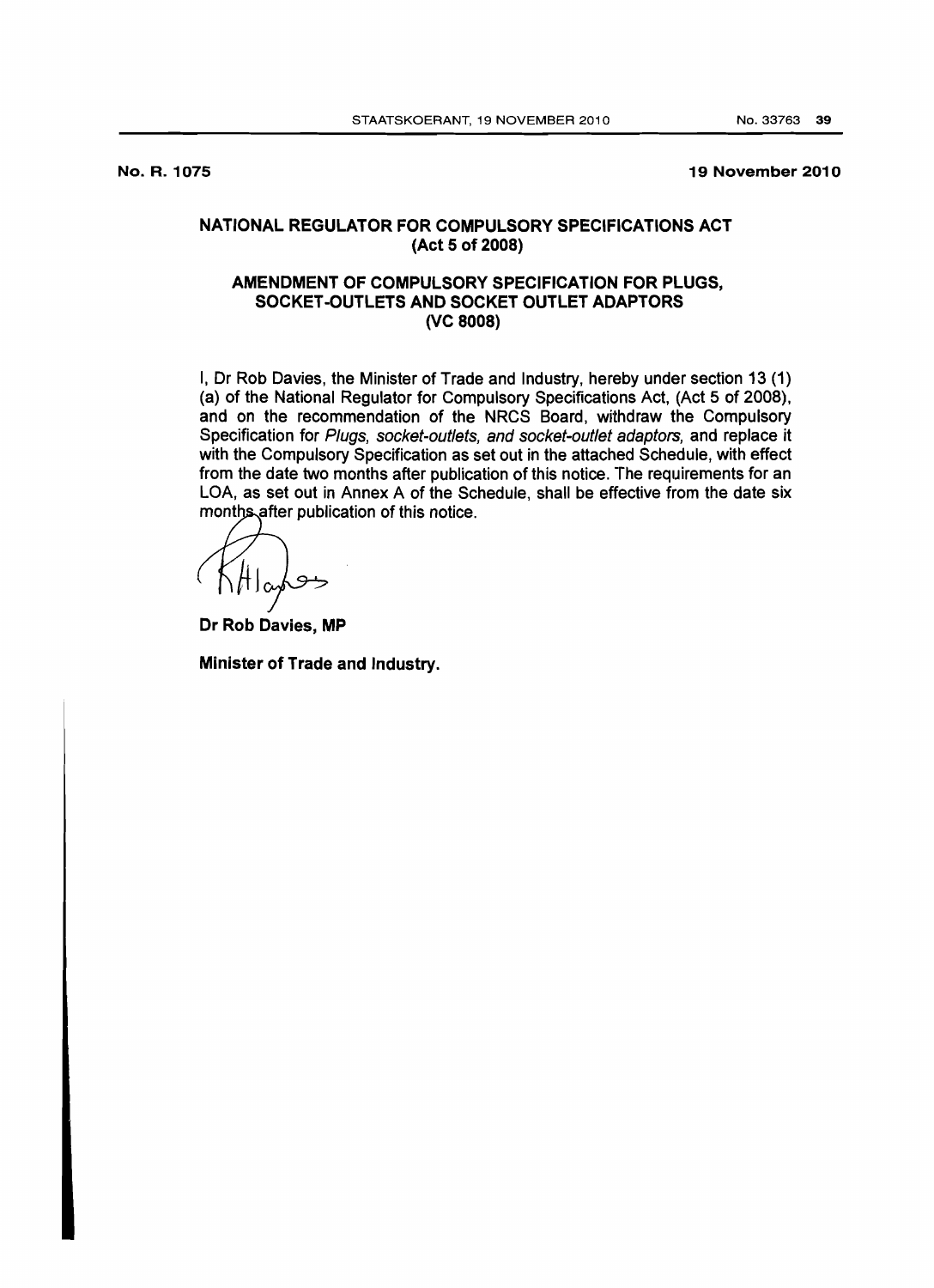# **SCHEDULE** VC 8008

# COMPULSORY SPECIFICATION FOR PLUGS, SOCKET-OUTLETS AND SOCKET-OUTLET ADAPTORS

# 1 SCOPE

This specification covers the safety requirements for

1.1 Plugs, socket-outlets (fixed or portable, single or multiple), and socketoutlet adaptors with or without earth contacts intended for household and similar purposes, either indoors or outdoors with a rated voltage not exceeding 250 V ac and a rated current not exceeding 16 A;

1.2 Surface type mounting boxes that are necessary for the tests on the socket-outlet, excluding flush mounting boxes;

1.3 Plugs incorporated in cord sets, and plugs and portable socket-outlets incorporated in cord extension sets;

1.4 Plugs and socket-outlets that are components of an appliance.

Exclusions: This specification does not cover plugs and socket-outlets for industrial purposes, appliance couplers or fixed socket-outlets combined with fuses or automatic switches.

#### 2 DEFINITIONS

For the purposes of this compulsory specification, the following definitions apply:

- 2.1 applicant: The manufacturer or importer seeking approval of plugs or socket-outlets or socket-outlet adaptors. The applicant shall be an existing legal entity within the Republic of South Africa;
- 2.2 approval: Confirmation by the NRCS that a particular plug or socketoutlet or socket-outlet adaptor satisfies the requirements of this compulsory specification;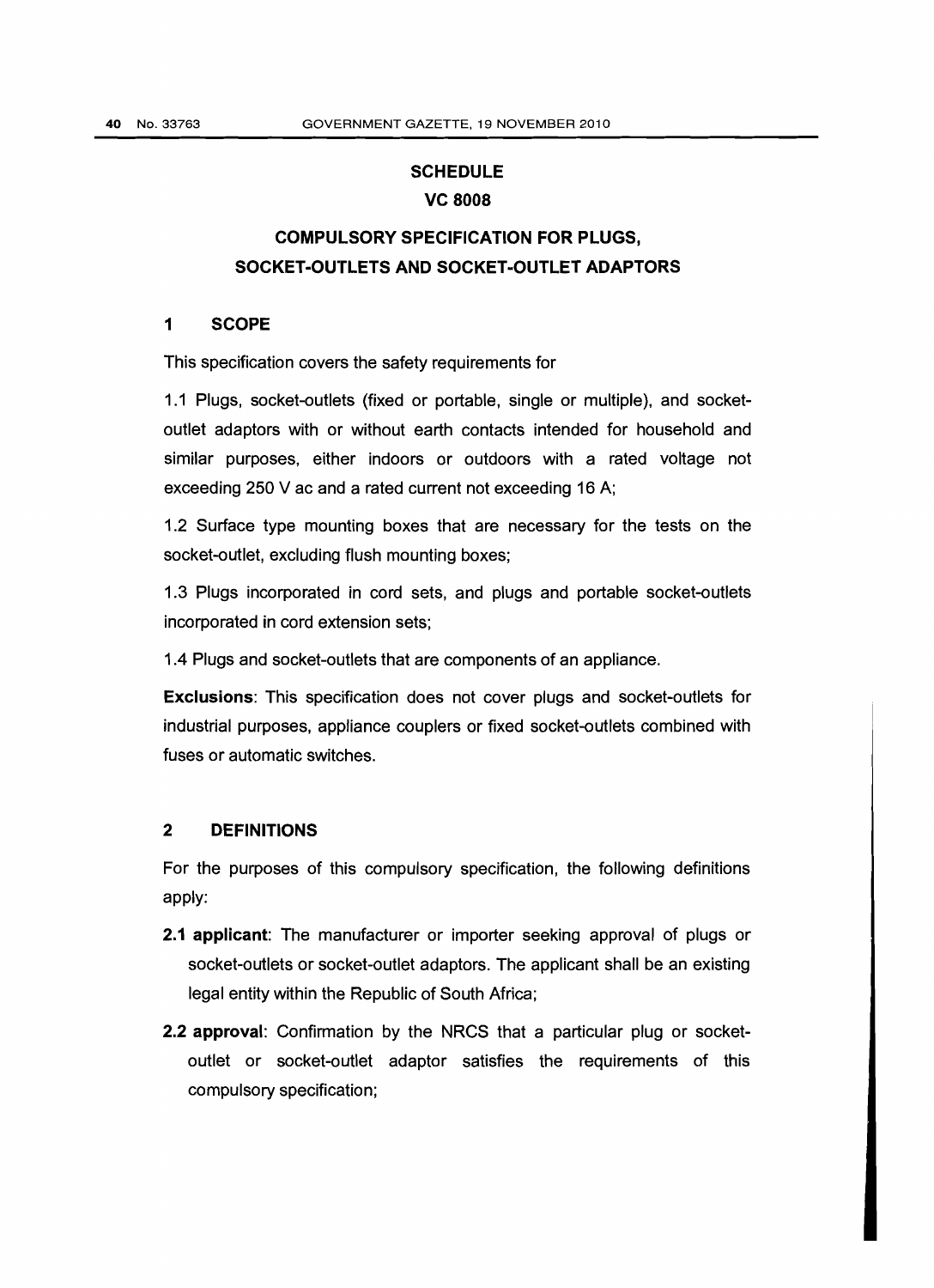- 2.3 conformity of production: Proof that plugs or socket-outs or socketoutlet adaptors offered for sale have been manufactured to the approved design and continue to comply with the requirements of this compulsory specification;
- **2.4 declaration report:** A report, that is issued by an accredited conformity assessment body, indicating the equivalence of products and/or standards;
- 2.5 NRCS: The National Regulator for Compulsory Specifications as established by the National Regulator for Compulsory Specifications Act, 2008 (Act No.5 of 2008);
- 2.6 plug: An accessory that has pins designed to engage with the contact of a socket-outlet and that incorporates a means for the electrical connection to and mechanical retention of flexible cables and cords;
- 2.7 proof of conformity: Documented evidence of conformity with the requirements of this compulsory specification;
- 2.8 socket-outlet: An accessory that has socket-contacts designed to engage with the pins of a plug and that has terminals for the connection of cables;

2.9 socket-outlet adaptor: A portable accessory constructed as an integral unit that incorporates both a plug and one or more socket-outlets whereby one or more plugs can be connected to a single socket-outlet of the same or a different system;

**2.10 valid certificate of conformity**: A certified copy of an original certificate of conformity;

2.11 valid test report: A certified copy of an original test report.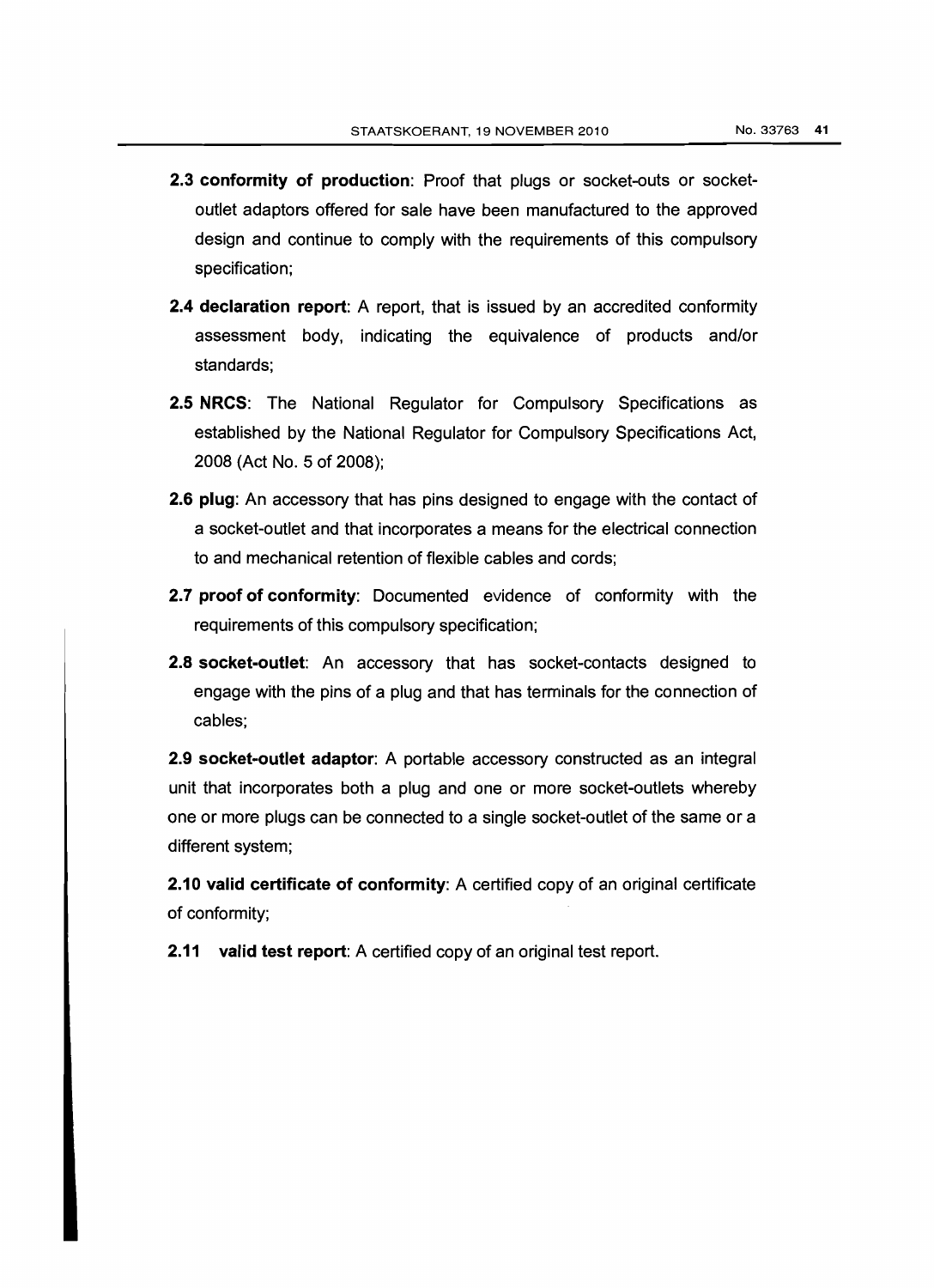## **3 REQUIREMENTS**

3.1 Plugs, socket-outlets (fixed or portable, single or multiple), and socketoutlet adaptors shall comply with the requirements of SANS 164-0, Plugs and socket-outlet systems for household and similar purposes for use in South Africa - Part 0: General and safety requirements, and with the applicable additional requirements of parts 1 to 6 of the SANS 164 series.

3.2 Plugs and sockets with a pin and earth contact configuration of type R1 or type R2 of DIN 49441 (as illustrated in the Figure below) are excluded from the scope of SANS  $164 - 6$  and shall not be sold in South Africa.





DIN 49441 part 1, types R1and R 2

Figure 1 - Illegal plug / socket configuration described in DIN 49441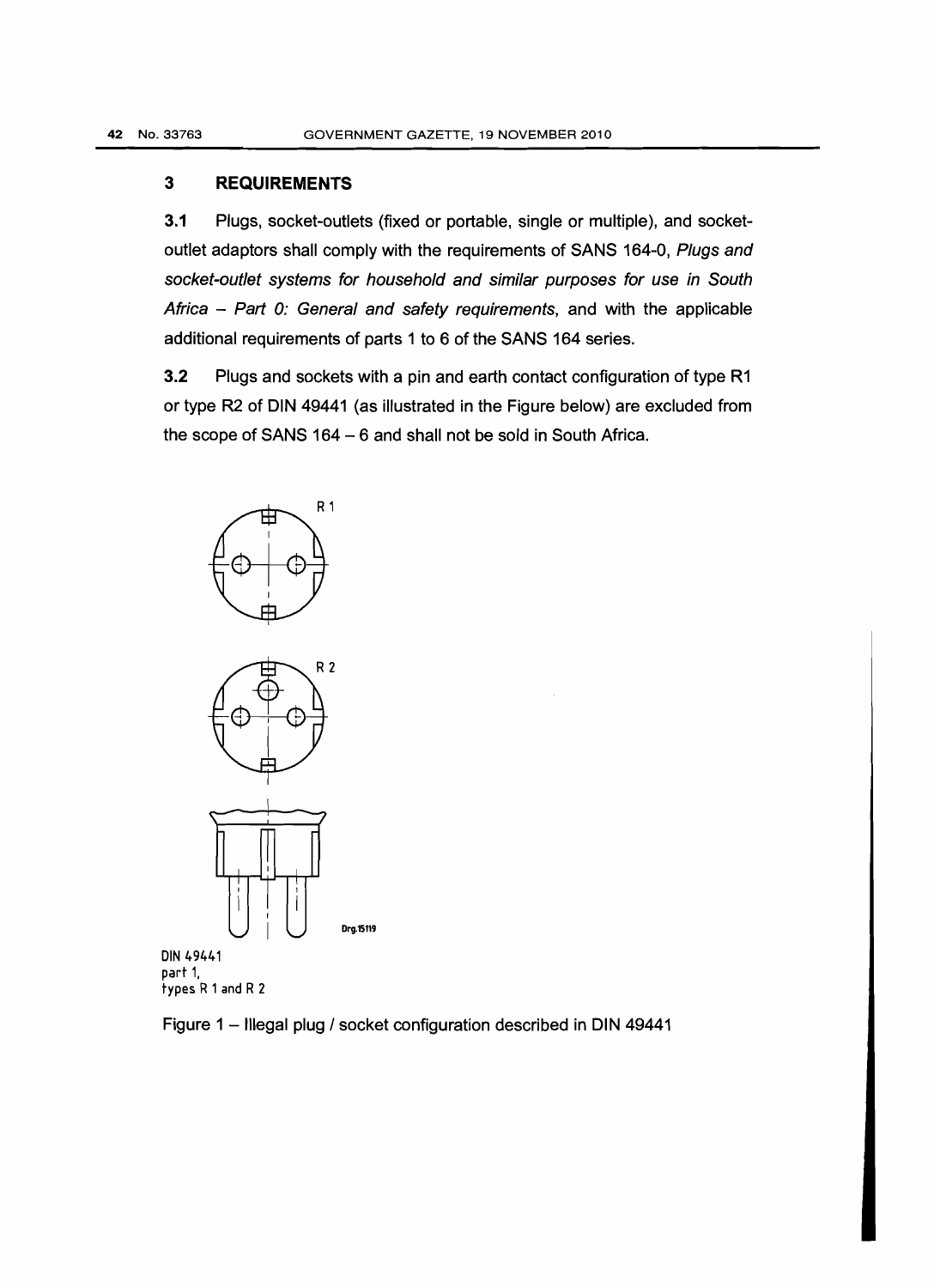3.3 The applicant shall ensure that every type of plug, socket-outlet (fixed or portable, single or multiple), and socket-outlet adaptor has been approved by the NRCS before offering it for sale, in accordance with the requirements of Annex A.

3.4 The applicant shall inform the NRCS of any change in design or materials affecting any mandatory requirement in terms of this compulsory specification. In the event of such change/s the NRCS may, at its discretion, demand that the applicant submit a new application for approval.

3.5 The applicant shall on request provide the NRCS within 5 working days with satisfactory proof of approval in respect of any plug, socket-outlet (fixed or portable, single or multiple), or socket-outlet adaptor included in the scope of this compulsory specification.

3.6 The applicant shall on request provide the NRCS within 5 working days with satisfactory proof of conformity of production.

3.7 Failure to provide such proof shall constitute reasonable grounds for suspicion of non-compliance with the requirements of this compulsory specification.

## **4 EQUIVALENCE OF STANDARDS**

Standards issued by different standardization bodies such as ISO, IEC and EN, will only be accepted if it is proven, in the form of a declaration report from an accredited conformity assessment body, to be technically equivalent to the South African National Standard. The applicant shall be responsible for obtaining such a declaration report. Proof of conformity with such a standard shall be accepted as conformity with the corresponding South African National Standard.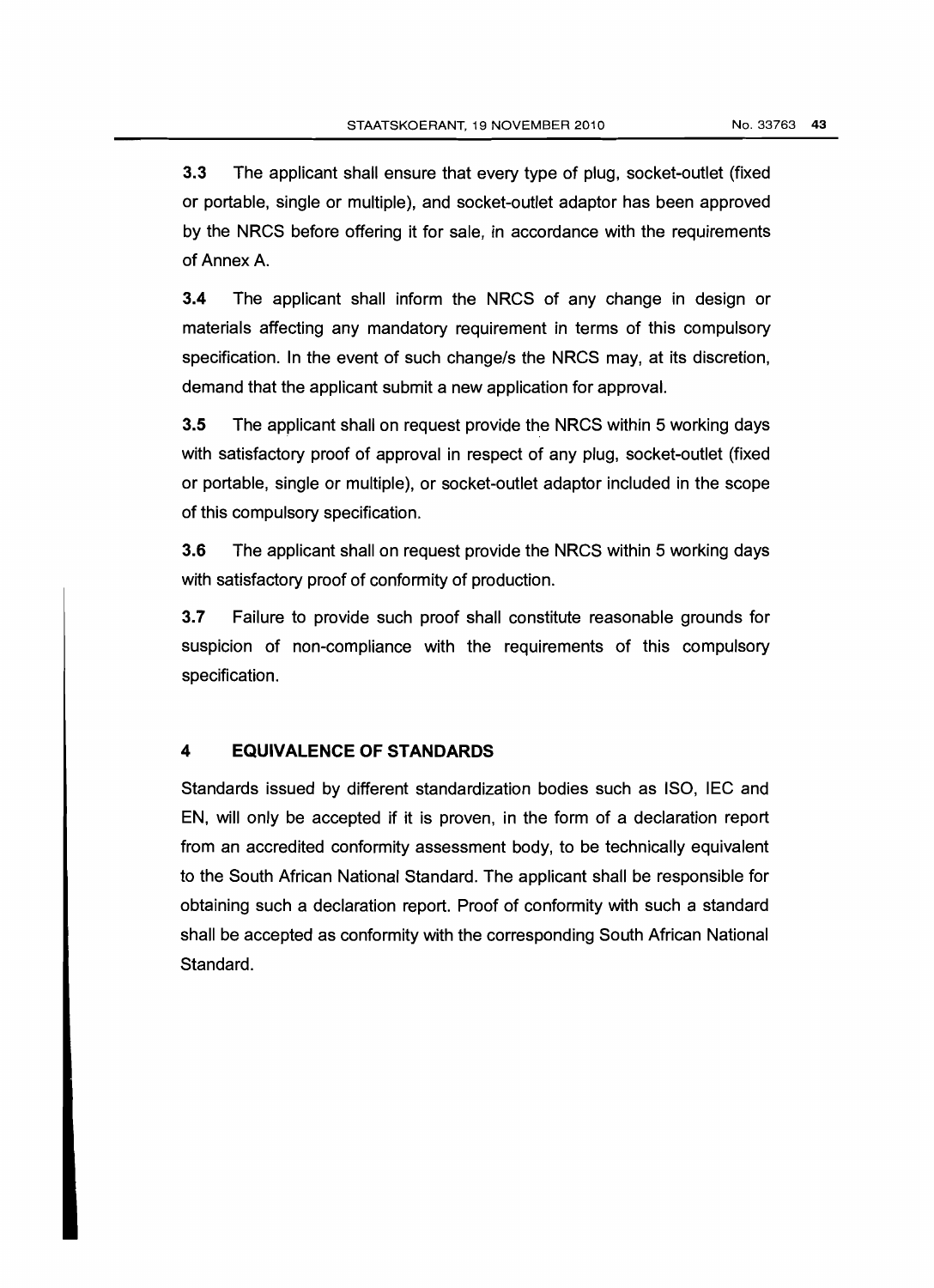#### **5 CONFORMITY TO REFERENCED STANDARDS**

5.1 For the purposes of this compulsory specification, a new edition of a referenced standard shall become effective six months from the date of publication as a South African National Standard.

5.2 New products, or products resubmitted for approval because of a change in design or materials shall in all cases be evaluated against the requirements of the latest edition of any referenced standard

5.3 When a new edition of a referenced standard is published, products originally approved in accordance with the previous edition of that standard may have their approval extended for a maximum of five years from the effective date of the new standard, subject to the requirements of Annex A, unless declared otherwise by the Minister.

#### **6 EVIDENCE OF CONFORMITY**

The following alternative forms of evidence shall be submitted to the NRCS as proof of conformity with the requirements of this compulsory specification:

6.1 Test reports and certificates in IEC format or any equivalent format acceptable to the NRCS and issued by an appropriately accredited internationally recognized body being a member of an IAF/ILAC/IECEE mutual recognition scheme in accordance with the NRCS conformity assessment policy.

6.2 The certificates and test reports shall prove conformity with all the applicable mandatory requirements

6.3 Evidence of conformity shall be traceable to the specific type plug, socket-outlet (fixed or portable, single or multiple), and socket-outlet adaptor in question.